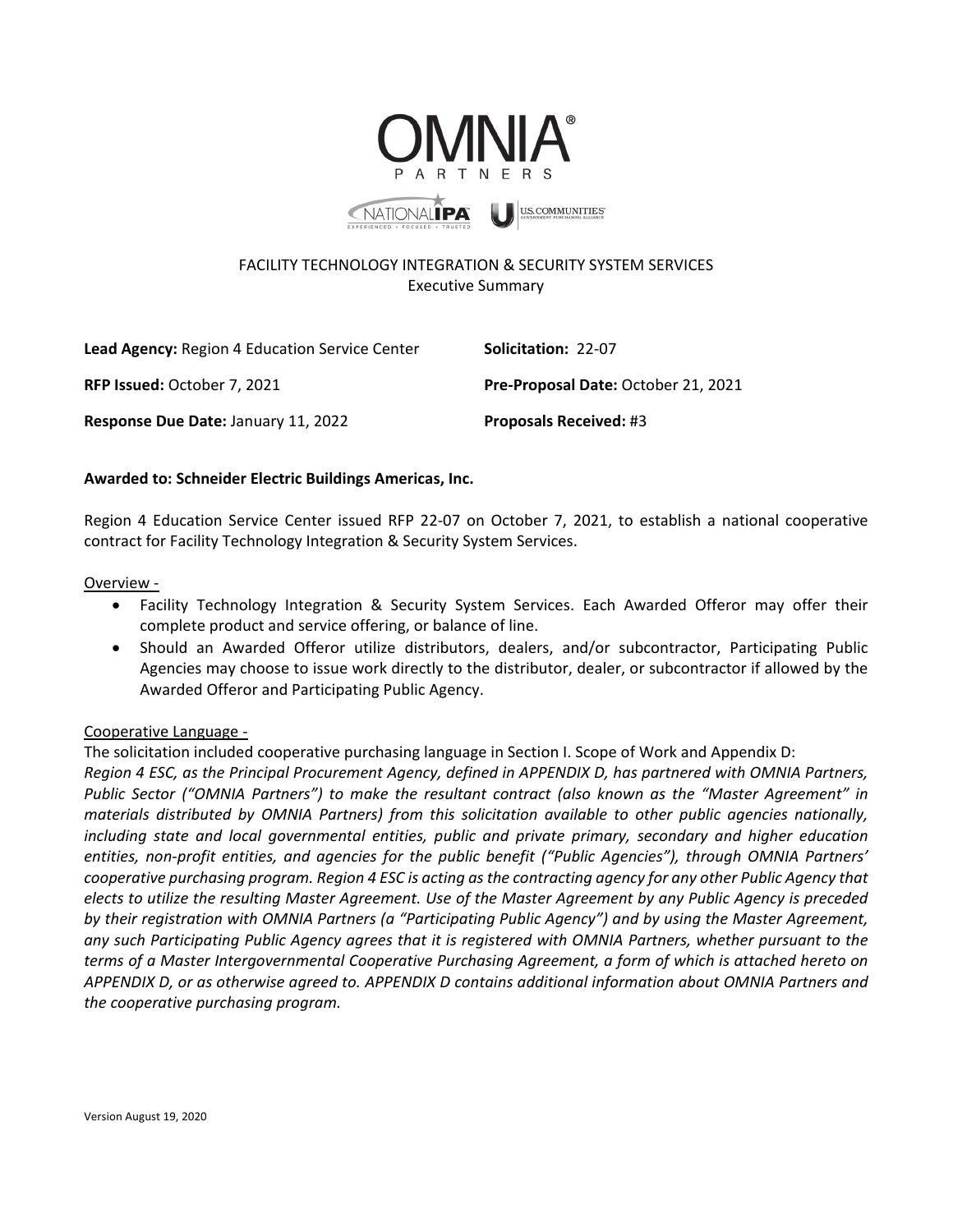## Advertisement -

Notice of the solicitation was sent to potential offerors, as well as advertised in the following:

- Region 4 Education Service Center website
- OMNIA Partners website
- USA Today, nationwide
- Arizona Business Gazette, AZ
- San Bernardino Sun, CA
- Honolulu Star-Advertiser, HI
- The Advocate New Orleans, LA
- New Jersey Herald, NJ
- Times Union, NY
- Daily Journal of Commerce, OR
- The State, SC
- South Carolina website/newsletter (get from Chris White)
- Houston Community Newspapers, Cy Creek Mirror, TX
- Deseret News, UT
- Richmond Times, VA
- Seattle Daily Journal of Commerce, WA
- Helena Independent Record, MT
- Kennebec ME Journal

### Socio-economic Outreach -

To encourage participation of small businesses, minority owned businesses and women owned businesses, Texas Historically underutilized Businesses were notified of the Request for Proposal.

Procurement Details -

On January 11, 2022 proposals were received from the following offerors:

- ADT Commercial LLC
- Convergint Technologies, LLC
- Schneider Electric Buildings Americas, Inc.

The proposals were evaluated by an evaluation committee. Using the evaluation criteria established in the RFP, the committee elected to enter into negotiations with Schneider Electric Buildings Americas, Inc. and proceeding with contract award upon successful completion of negotiations.

Geographic Preferences: No geographic preferences were included in the evaluation of the responses.

Region 4 Education Service Center, OMNIA Partners, and Schneider Electric Buildings Americas, Inc. successfully negotiated a contract, and Region 4 Education Service Center executed the agreement with a contract effective date of April 1, 2022.